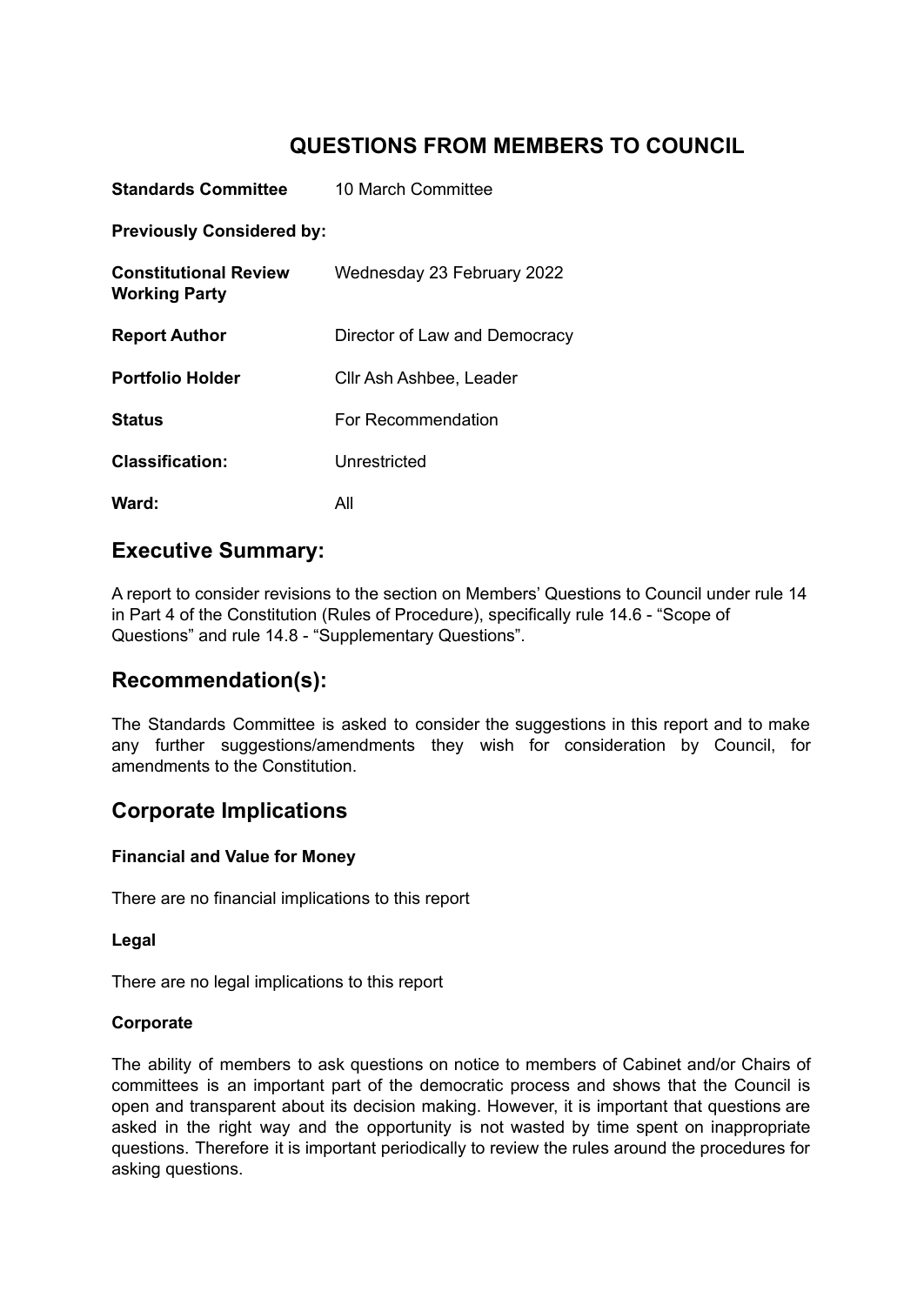#### **Equality Act 2010 & Public Sector Equality Duty**

Members are reminded of the requirement, under the Public Sector Equality Duty (section 149 of the Equality Act 2010) to have due regard to the aims of the Duty at the time the decision is taken. The aims of the Duty are: (i) eliminate unlawful discrimination, harassment, victimisation and other conduct prohibited by the Act, (ii) advance equality of opportunity between people who share a protected characteristic and people who do not share it, and (iii) foster good relations between people who share a protected characteristic and people who do not share it.

Protected characteristics: age, sex, disability, race, sexual orientation, gender reassignment, religion or belief and pregnancy & maternity. Only aim (i) of the Duty applies to Marriage & civil partnership.

There are no equality implications arising out of this report.

# **CORPORATE PRIORITIES**

This report relates to the following corporate priorities: -

*● Communities*

### **1.0 Introduction and Background**

- 1.1 There have been a number of questions raised at Council recently by councillors which have been considered inappropriate, in that they would be better raised as operational issues to the department concerned or relate to issues about which the Council has little or no control - e.g. questions about national planning policy.
- 1.2 It has been perceived that some of these questions arise out of political motivation, but nevertheless it is relevant to consider whether rule 14.6, "Scope of Questions", can be amended to better guide members' questions. It is also relevant to consider rule 14.8, "Supplementary Questions".
- 1.3 A number of suggestions have been made about amendments and these are shown below in red.

### **2.0 The Current Situation**

2.1 The current version of rules 14.6 and 14.8 are as follows, with possible amendments shown in red:

#### **14.6 Scope of questions**

A question shall not be:

• defamatory, frivolous or offensive;

• related to a straightforward operational matter, which should be directed at a Service Director

• substantially the same as a question which has been put at a meeting of the Council in the past six months;

• such as to require the disclosure of confidential or exempt information;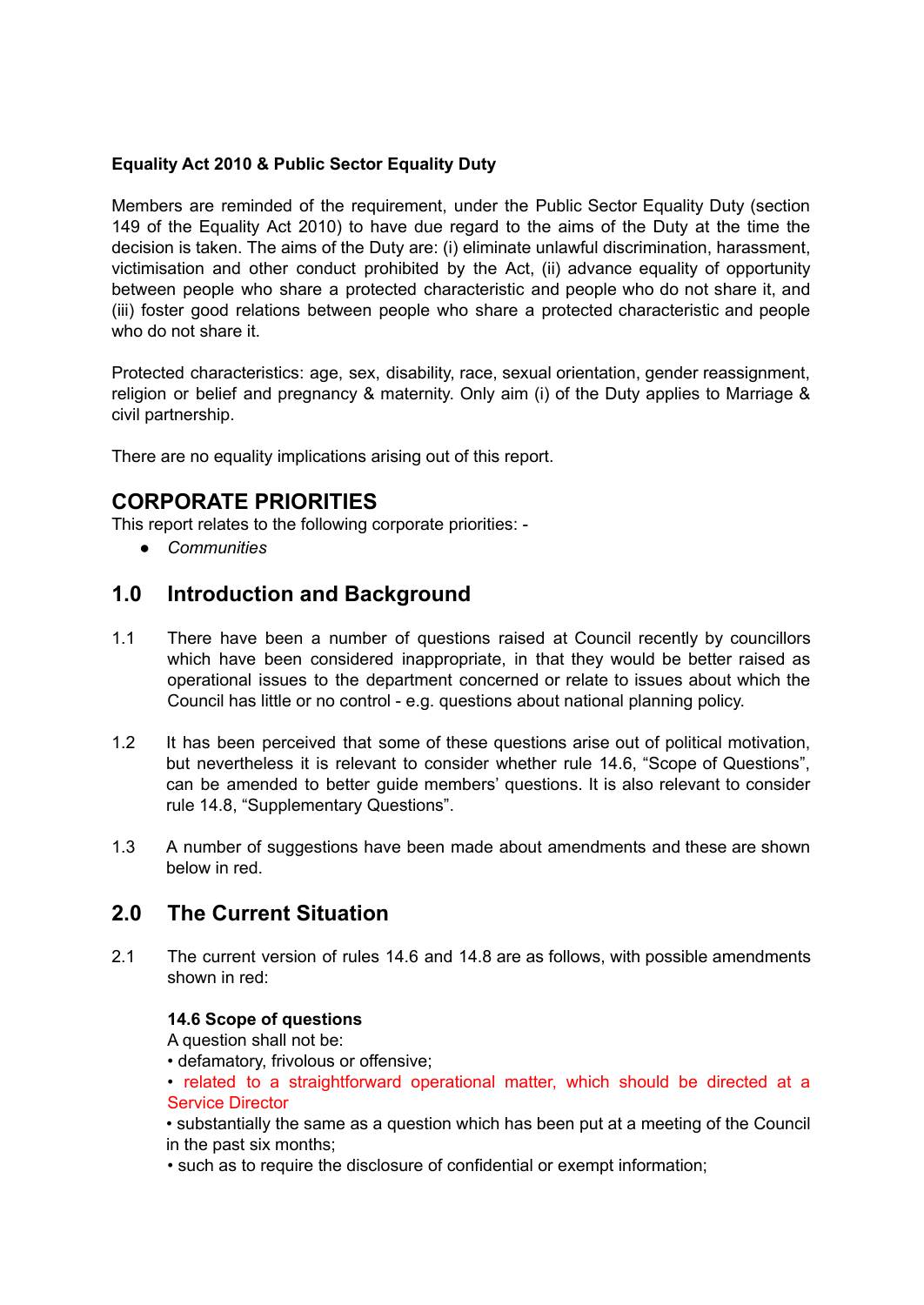- related to an individual planning or licensing application; or
- related to the ethical conduct of individual Members of Council unless the conduct relates to the Member acting as a Member of the Council.

• related to a matter which has already been raised as a Standards Complaint against a member and which has not yet been concluded through the Code of Conduct procedures.

When the Chief Executive considers rejecting a question, they will consult with the Chair of the Council first.

There is no right of appeal for rejected questions.

#### **14.8 Supplementary question**

A member asking a question under Rule 14.3 or 14.4 may ask one supplementary question without notice of the member to whom the first question was asked. The supplemental question must arise directly out of the original question or the reply. The Chairman will be robust in refusing to allow questions which do not arise directly out of the original question or reply. The Chairman's view on the issue will be final.

## **3.0 Consideration by the Constitutional Review Working Party**

3.1 The Constitutional Review Working Party considered this report at its meeting on the 23 February and made the following points:

During consideration of the item it was noted that:

- While it is understood that Council should work at a high strategic level, sometimes members ask straightforward operational matter questions because they have not received a response from a service director.
- An operational question should only reach Full Council if the proper process has been followed without success. It should be a last resort because the task of preparing responses to questions at Council is resource intensive and involves a lot of senior officers' time. A members' portal is being designed to help members log and monitor operational enquiries. This should improve response times from Service Directors. negate the need to amend the constitution. The issue of operational questions at Council should be reviewed in six months time, once the portal is in place.
- The opportunity to ask a supplemental question should not be used as a chance to make a political statement, it should be used solely to ask a question arising from the response to the question.
- The Leader and Cabinet members are available to assist all members regardless of political party. Members are encouraged to get in touch if there is an operational matter that a Cabinet Member could help with.

It was proposed by Councillor Hopkinson, seconded by Councillor Rusiecki and agreed that the Working Party recommend the following amendments are considered by the Standards Committee:

'Council Procedure Rule 14.6

● There should be no restriction on questions relating to straight forward operational matters at this time. This would be reviewed in six months, following the implementation of the members portal.